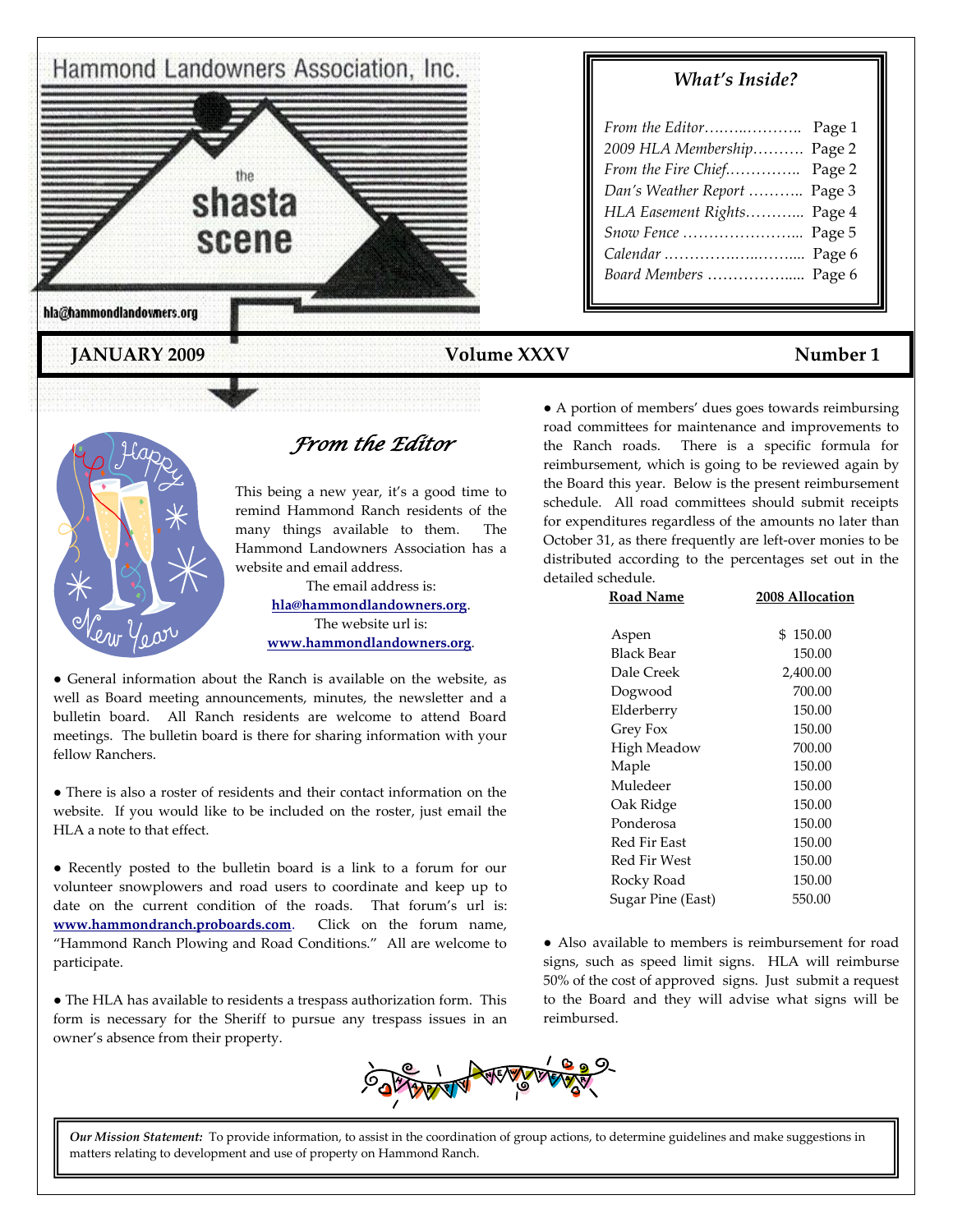## *2009 Membership*

It is time to renew your membership in the HLA, and if you have not been a member before, to join the Association. Membership dues are \$55 per year, which covers the period from January 1 to December 31.

Please fill in the attached Membership Application, detach and save the Membership Card, and return the Application and your check (made payable to the HLA) in the enclosed envelope.

131 families joined the Association last year, 15 more than in 2007. It would be great to have a larger membership this year. The more the merrier!



# *From the Chief*

### **HRFC Fire Calls**

This quarter, October 1 to December 31, the Hammond Ranch volunteer fire department responded to 16 calls, which consisted of: 9 cancels en route, 3 vegetation fires, 3 medical calls and 1 animal rescue.

### **Seasonal Fire Safety**

Here in Siskiyou County the fire service has two basic seasons, summer (wild fire season) and winter (structure fire season). Fire prevention is important in all seasons. I would like to take a few moments and focus on the present season, winter.

According to the U.S. Fire Administration, each year fire claims the lives of 4,000 Americans, injures 20,000, and causes billions of dollars worth of damage. People living in rural areas are more than twice as likely to die in a fire than those living in mid-sized cities or suburban areas. The misuse of wood stoves, portable space heaters and kerosene heaters are especially common risks in rural areas. The United States Fire Administration (USFA) believes rural fire problems can be reduced by teaching people to recognize the hazards. By following some of the outlined precautionary steps, individuals can greatly reduce their chances of becoming a fire casualty.

#### **Wood Stoves**

Wood stoves cause over 4,000 residential fires every year. Carefully follow the manufacturer's installation and maintenance instructions. Look for solid construction, such as plate steel or cast iron metal. Check for cracks and inspect legs, hinges and door seals for smooth joints and seams. Use only seasoned wood for fuel, not green wood, artificial logs, or trash. Inspect and clean your pipes and chimneys annually and check monthly for damage or obstructions. Be sure to keep combustible objects at least three feet away from your wood stove.

#### **Electric Space Heaters**

Buy only heaters evaluated by a nationally recognized laboratory, such as Underwriters Laboratories (UL). Check to make sure it has a thermostat control mechanism and will switch off automatically if the heater falls over. Heaters are not dryers or tables; don't dry clothes or store objects on top of your heater. Space heaters need space; keep combustibles at least three feet away from each heater. Always unplug your electric space heater when not in use.



#### *Happy New Year to You*

*Happy New Year to you! May every great new day Bring you sweet surprises— A happiness buffet.*

*Happy New Year to you, And when the new year's done, May the next year be even better, Full of pleasure, joy and fun.*

> By Joanna Fuchs www.poemsource.com

#### **Kerosene Heaters**

Buy only heaters evaluated by a nationally-recognized laboratory, such as Underwriters Laboratories (UL), and check with your local fire department on the legality of kerosene heater use in your community. Never fill your heater with gasoline or camp stove fuel; both flare-up easily. Only use crystal clear K-1 kerosene. Never overfill any portable heater. Use the kerosene heater in a well-ventilated room.

#### **Fireplaces**

Fireplaces regularly build up creosote in their chimneys. They need to be cleaned out frequently, and chimneys should be inspected for obstructions and cracks to prevent deadly chimney and roof fires. Check to make sure the damper is open before starting any fire. Never burn trash, paper or green wood in your fireplace. These materials cause heavy creosote buildup and are difficult to control. Use a screen heavy enough to stop rolling logs and big enough to cover the entire opening of the fireplace to catch flying sparks. Don't wear loose-fitting clothes near any open flame. Make sure the fire is completely out before leaving the house or going to bed. Store cooled ashes in a tightly sealed metal container outside the home.

Finally, having a working smoke alarm dramatically increases your chances of surviving a fire. And remember to practice a home escape plan frequently with your family.

On behalf of your fire department, I would like to wish everyone a safe and prosperous new year

> *Dave Jenkins, Chief Hammond Ranch Fire Company*



*New Year's is a harmless annual institution, of no particular use to anybody save as a scapegoat for promiscuous drunks, and friendly calls and humbug resolutions.* - Mark Twain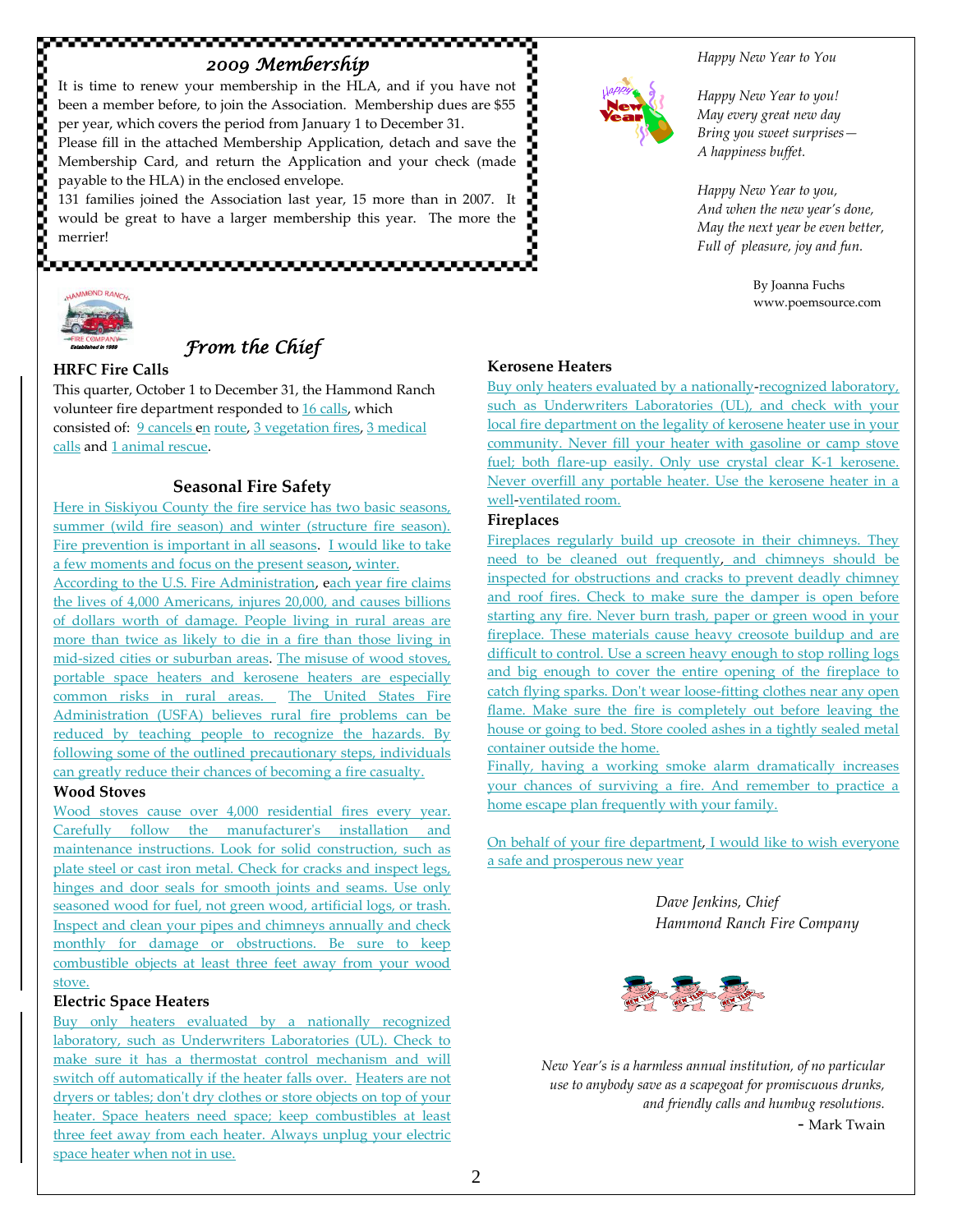# *Dan's Weather Report*

How are the two most distinctive features of winter, snow and cold, shaping up so far this winter? Up through January 3, 2009, snowfall in Hammond Ranch has been less than in any year since at least the winter of 2003-4. At the 4200' elevation, a total of only 37" has fallen, compared to 76", 141", 102", 60", and 66" to date in the each of the preceding winters. Of course, snowfall comes mainly "chunky-style" here and a single storm can convert a previously light winter into a heavy one. There is still a lot of winter yet to come. On the average (based on those previous winters), the total snowfall by January 3 is only 35% of what might be expected for the whole winter.

The temperature, on the other hand, has been unusually cold, particularly in the stretch from December 13 to December 29. In that period, the maximum daily temperature was always below normal and frequently below freezing, and the minimum low temperatures were in the teens or less. See the graph below, a continuous trace of the temperature for December (heavy squiggly line), as recorded in Mount Shasta City. As usual, subtract a couple of degrees for the corresponding readings in Hammond Ranch, due to the higher altitude here.



The meaning of "normal high/low" (straight heavy lines) is just the average over many years. Exceeding the normal range in either direction is completely "normal". In fact, *never* exceeding the "normal" would be highly *abnormal*. Likewise, record-breaking deviations are common. For example, if temperature records had been kept for 100 years, the chances of setting a new temperature record on any given day would be 1%, and three or four such "record-breaking" days would be entirely expected each year. A year in which no records are broken would be highly unusual, perhaps even "record-breaking" by itself.

"Normally," the coldest temperatures of the year occur here in the last week of December and the first week of January (see graph below). The normal low temperatures do not rise very rapidly until the beginning of April. This accounts for common heavy snowfalls well into April. But the longer daylight hours and the more rapidly rising normal daytime temperatures melt the snow more quickly in mid and late winter than in December and January.



The late December cold wave this year followed a long stretch of above normal temperatures in November and early December. One interesting feature of such warmth, particularly common in November, is a temperature *inversion*. In November, the low sun does not do a good job of heating the ground, which then cools off a lot at night. The cool air then flows down the mountainsides and accumulates in the valleys. But the air at higher altitude, not near the ground, remains relatively warm. Normally, as the sun heats the ground the next day, the air at ground level heats up too. Then that air rises, expands under the lower pressure of higher altitudes and cools down. But if the air already above is relatively warm because of a temperature inversion, the rising air will find itself cooler (and thereby denser) than its surrounding and sink back down. The result is very little vertical mixing of air.

This process has an unpleasant consequence: it traps in smog. This is a real problem in the Central Valley and especially around Medford. Fortunately, it is not a big problem here because there are fewer sources of air pollution to be trapped; it just looks a little hazy. But another unexpected consequence of temperature inversions is quite noticeable here: it makes the freeway (I-5) sound louder!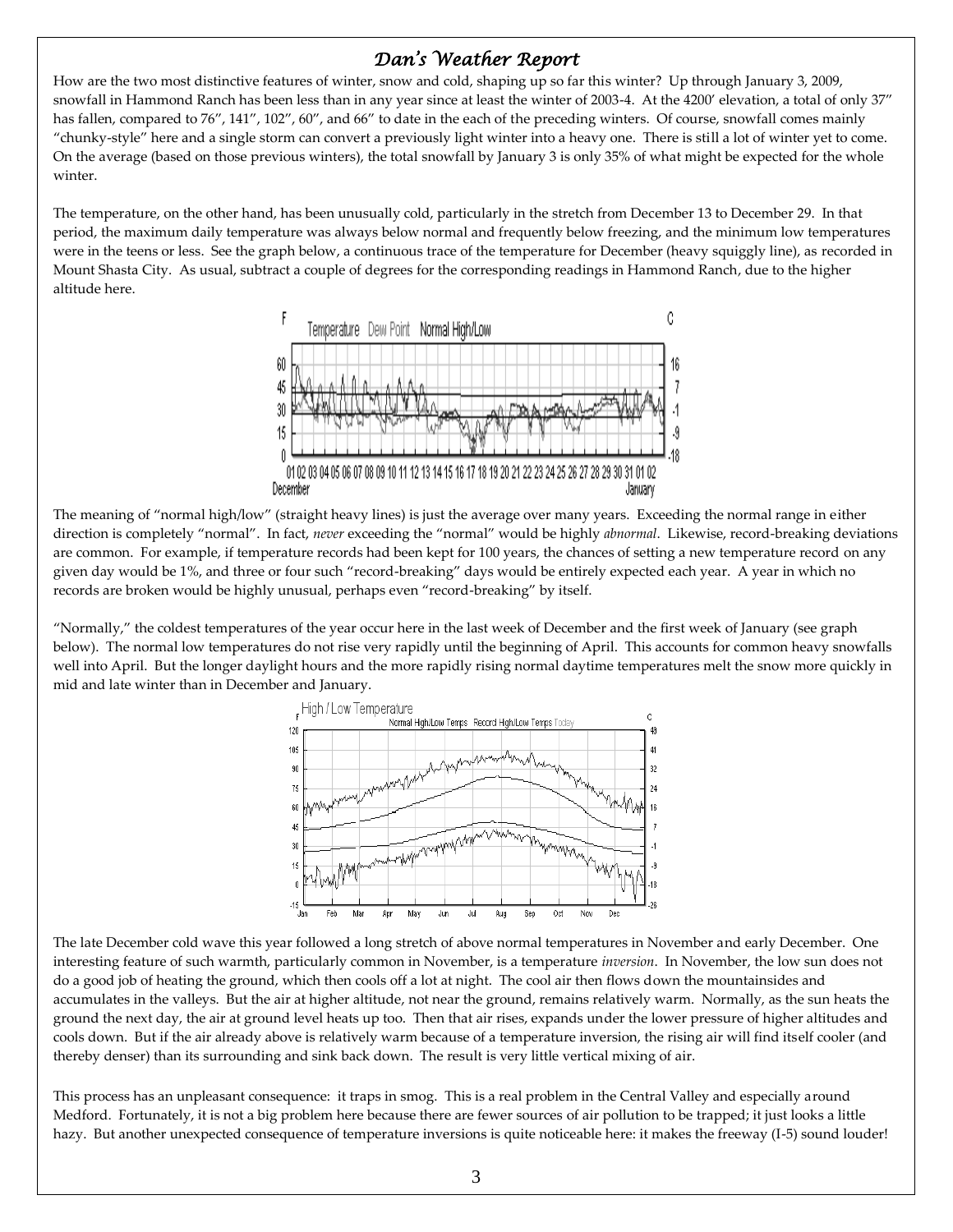The reason is that sound waves travel slightly faster in warm air than cold air. If the air is warmer at higher altitudes, the upwardangling part of a sound wave emitted from a big truck (T) on the freeway travels faster than the part of the wave that stays in the cooler air near the ground (see diagram below). This curves the sound wave back toward the ground, where we can hear it. Conversely, if there is no temperature inversion, the upward-angling part of the sound wave travels more slowly in the colder air up there, and this curves the sound wave upward and out of earshot.



## *Hammond Landowner Road Easement Rights*

A Hammond Ranch landowner recently asked whether Hammond landowners may travel anywhere they wish on our private road system. The rights of landowners to use the road easements is a concern to many. The conventional wisdom has been that ownership of an easement does not include the right to use all of the Ranch roads generally, that easement rights are only from the property owned to the closest public road, that is, for ingress and egress. The following information has been discovered and is reported here.

Historically, Hammond Ranch lots were sold by deeds which described the lot by reference to a parcel map. The parcel map showed the lots and the roads. The roads are described on the legend of the original Hammond Ranch parcel map as "Permanent Road Right-of-Way".

Miller & Starr's California Real Estate 3rd (a respected California treatise), Section 15:26, states that when a lot conveyed by a deed is described by reference to a map, the grantee (owner) has an easement across other streets in the subdivision that are material to the granted parcel. The extent of the private street easement is not limited to the streets immediately adjacent to each lot. The lot owners have private easements in all of the streets depicted on the map that may be convenient for their use. (The authorities cited are the cases of Danielson vs. Sykes and Tract Development Services vs. Kepler.)

Danielson vs. Sykes, 157 Cal. 686, is a 1910 California Supreme Court case. In that matter, a landowner of two lots put a fence across an alley that ran between the two lots. The Supreme Court ruled that the owner had no right to close the alley. The Court said if a map exhibits streets and alleys, it necessarily implies or expresses a design that such passageway shall be

used in connection with the lots and for the convenience of the owners in going from each lot to any and all of the other lots in the tract. The Court also said the prevailing doctrine seems to be that the technical right extends to all the streets and will be enforced with respect to all the streets which a particular owner has occasion to use, but that the closing of a remote street which can be of no material benefit to the particular lot in question will not in general be enjoined.

Tract Development Services vs. Kepler, 199 Cal. App. 3d 1374, is a 1988 California Appellate Court case. In that matter, a landowner claimed an easement over a street over which another owner had built a fence down the middle. Relying on Danielson and other authorities, the Court ordered removal of the fence and damages. The Court said that if the map exhibits streets and alleys, it necessarily implies or expresses a design that such passageway shall be used in connection with the lots and for the convenience of the owners in going from each lot to any and all the other lots in the tract. The making and filing of such a plat is the equivalent to a declaration that such right is attached to each lot as an appurtenance.

This newsletter and Hammond Ranch Landowners Association cannot give legal advice. There is no known court case involving Hammond Ranch road easements. However, this unofficial reading of the materials is the best information we have today, and they certainly suggest that the answer to the question is, Yes, landowners can travel anywhere they wish on Ranch roads.

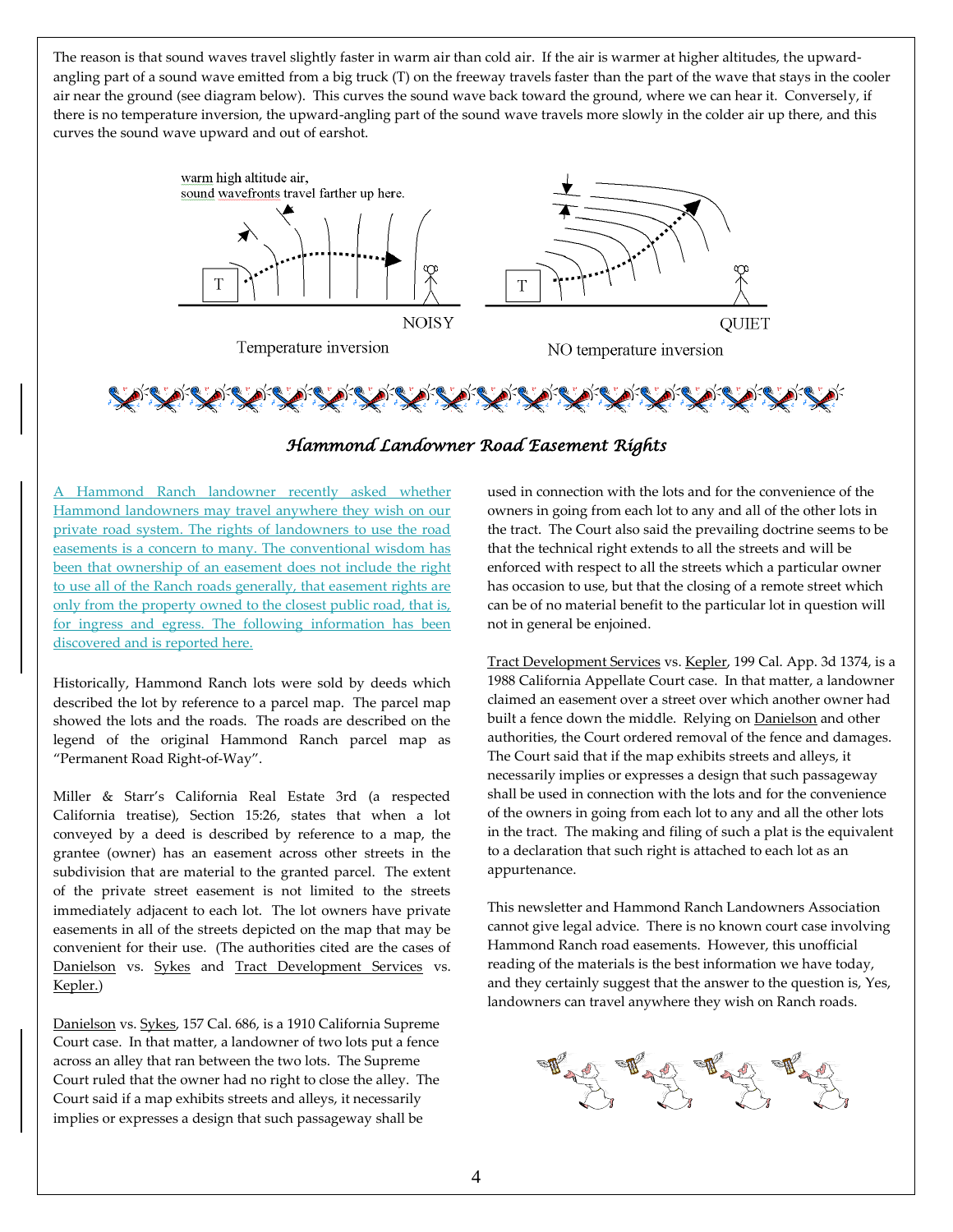#### *In case you are wondering what that big green fence is in the meadow off Old Stage and Dale Creek Road, it's a snow fence. Karl Tiefert was kind enough to do a lot of research and headed the project to install it. Below is his article explaining the fence. Thank you, Karl, for all your efforts.*

## *Snow Fence*

Well, it finally happened. We installed 600 feet of snow fence in the big meadow northeast of Dale Creek Rd. The impetus to this experiment was last winter's huge snow drift that covered (blocked off) Dale Creek Road and required heavy equipment to be brought in at the cost of almost \$1,600. At this point, it is still subject to a "real-time conditions evaluation" and perhaps adjustments.

Snow fences, to protect roads and highways from being covered by snow drifts, have been used in Europe, Asia, and in some US and Canada States/Provinces for a long time. Because of this, there is lots of how-to information available, which helped significantly in designing our fence. All available sources are in agreement that snow fencing can prevent snow drifts from forming on unwanted areas and also increase visibility and safety on roads. A well-planned/installed snow fence provides a cost-effective solution to blowing snow problems and can be an excellent long-term investment. Records show that mechanical snow removal costs many times more than trapping snow with fences.

# *How a Snow Fence Works...*

A snow fence does not block the snow. It creates drifts rather than prevent them. Snow drifts form wherever wind speed decreases. So the basics of drift control is to slow the wind speed down in the area where one wants the snow drift.

Very important in designing the snow fence is choosing the correct fabric. For best performance, it should have a porosity of 40% to 50%. This pattern causes most blowing snowflakes to slow down and fall to the ground, on the upwind as well as the downwind side of the fence. Most of the snow deposits (about 85%) occur, however, on the downwind side. Another critical factor is the set-back distance from the road that needs to be protected. This should be at least 35 times the height of the snow fence.

Now we have to wait for a significant winter storm and evaluate the performance of our snow fence. This will tell us what changes (if any) are needed. I am confident, however, that even if changes are needed, with a few iterations, we will end up with an effective, well-working snow fence.

Thanks are due to the volunteers who helped building the fence: John Brennan; Pat Olson; Paul, Bennett & Lindsey Zwetsloot; Markus Tiefert; Tom Wearing and Janet Zalewski.

Last, but not least, we need to complete the financial part the project. Overall, there are 49 landowners who will potentially benefit from it. The total material cost came to \$1,590. The contributions from those landowners to date are just shy of half of this amount. A big "Thank You" to all who already mailed their share. If you haven't sent your contribution yet, please do so at your earliest convenience. *Karl Tiefert*